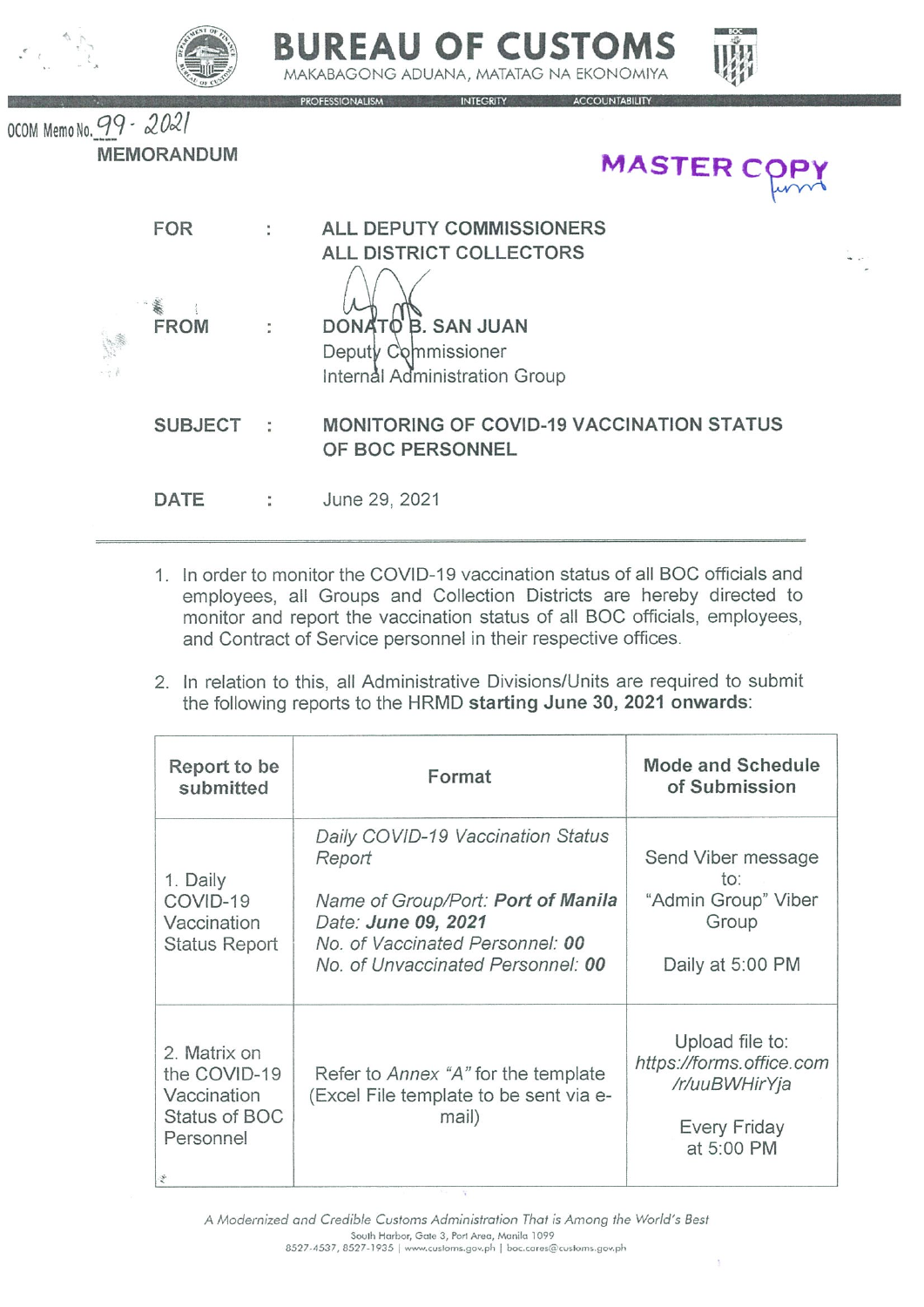



## **BUREAU OF CUSTOMS** MAKABAGONG ADUANA, MATATAG NA EKONOMIYA



OCOM Memo No. 99 - 2021

## MASTER COPY

3. Please note that the reports to be submitted by the Collection Districts shall already include the data from all their respective Sub-Ports.

INTEGRITY ACCOUNTABILITY

4. For strict compliance.

ROFESSIONALISM